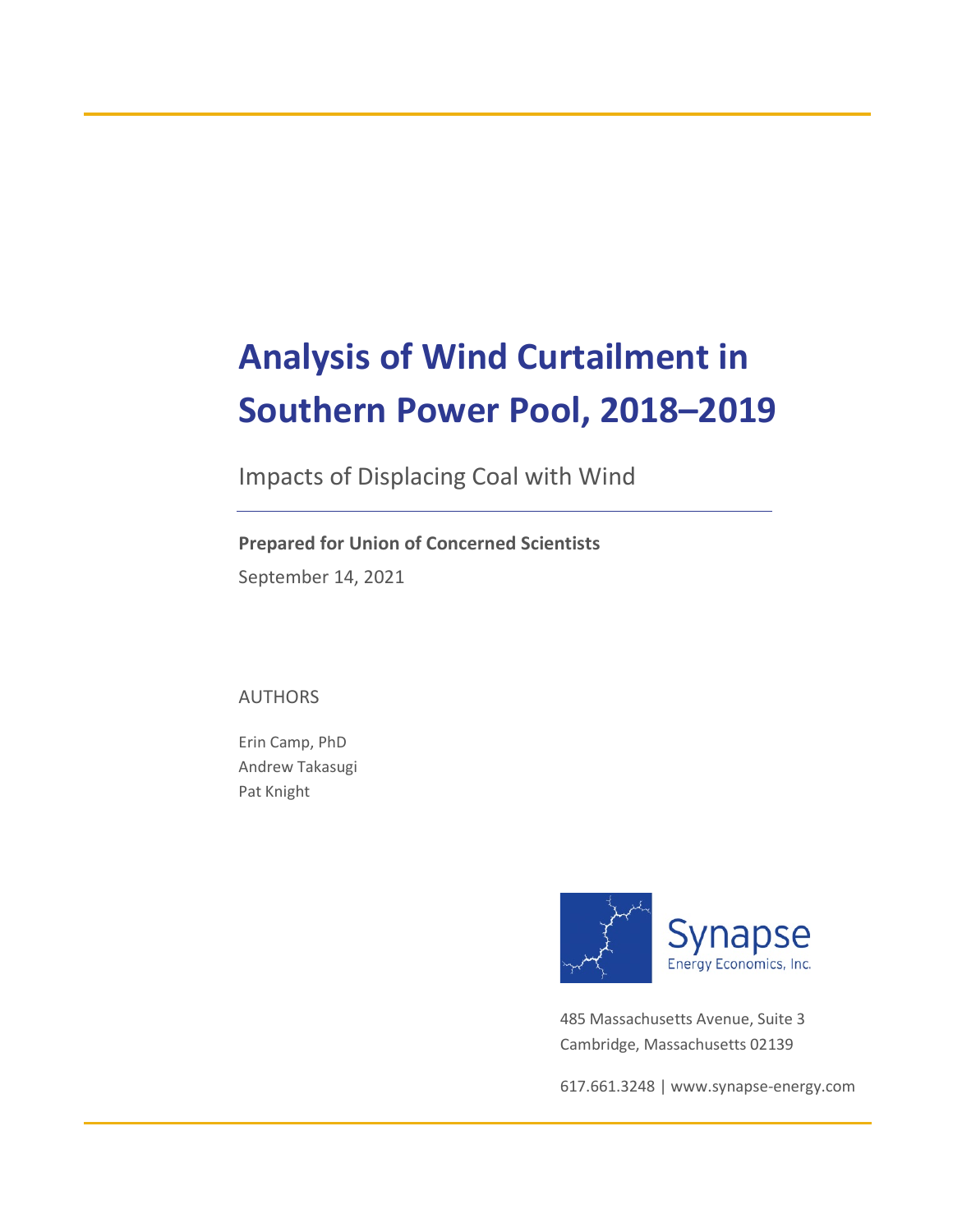### **CONTENTS**

| 1. |      |  |
|----|------|--|
| 2. |      |  |
|    |      |  |
|    |      |  |
| 3. |      |  |
|    |      |  |
|    |      |  |
|    | 3.3. |  |
|    |      |  |
| 4. |      |  |
|    |      |  |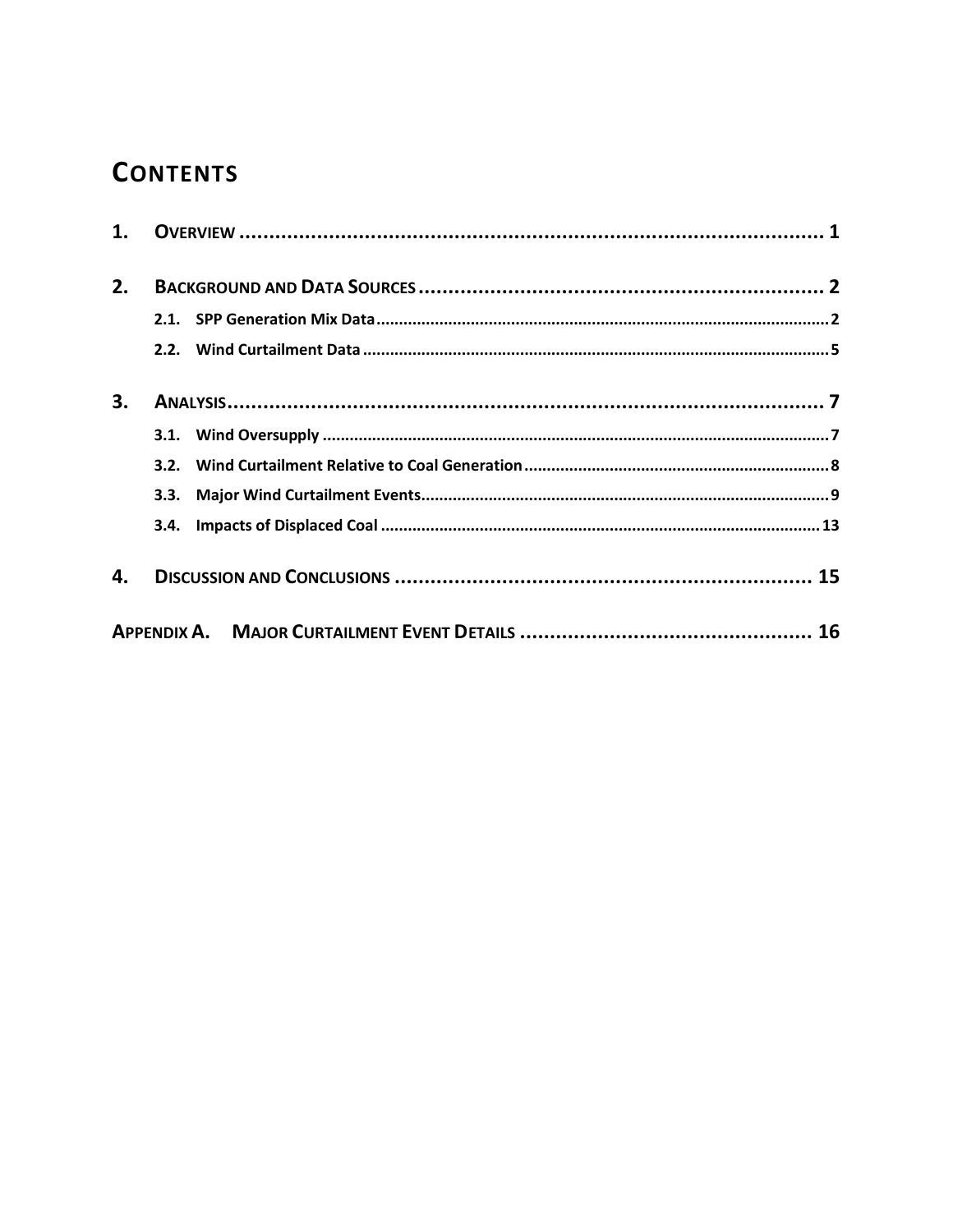### **1. OVERVIEW**

The Union of Concerned Scientists (UCS) hired Synapse Energy Economics (Synapse) to conduct an analysis of wind supply in Southwest Power Pool (SPP), motivated by the understanding that wind is being curtailed during hours with potentially displaceable coal generation. The analysis examines issues of wind oversupply, wind curtailment, and the relationship between wind curtailment and coal generation. The aim of this report is to better understand when wind curtailment is taking place, how much curtailment has occurred historically, and how curtailing coal generation instead of wind can provide more value to the region in terms of reduced greenhouse gas emissions from coal plants and reduced costs to ratepayers.

In Chapter 2, we provide background on the SPP data sources that were available for this analysis. In Chapter 3, we describe our methodology and assumptions. In Chapter 4 and Chapter 5, we present our results and discussion.

Our analysis finds that, in the years 2018 and 2019, curtailed wind represented a small fraction of total generation in SPP, and a wind oversupply does not exist in SPP. We estimate that, if all curtailed wind had instead been used to displace coal generation during those years, ratepayers in SPP could have avoided paying \$41 million per year in energy costs. In addition, 1.2 million short tons of carbon dioxide (CO2) emissions could have been avoided each year.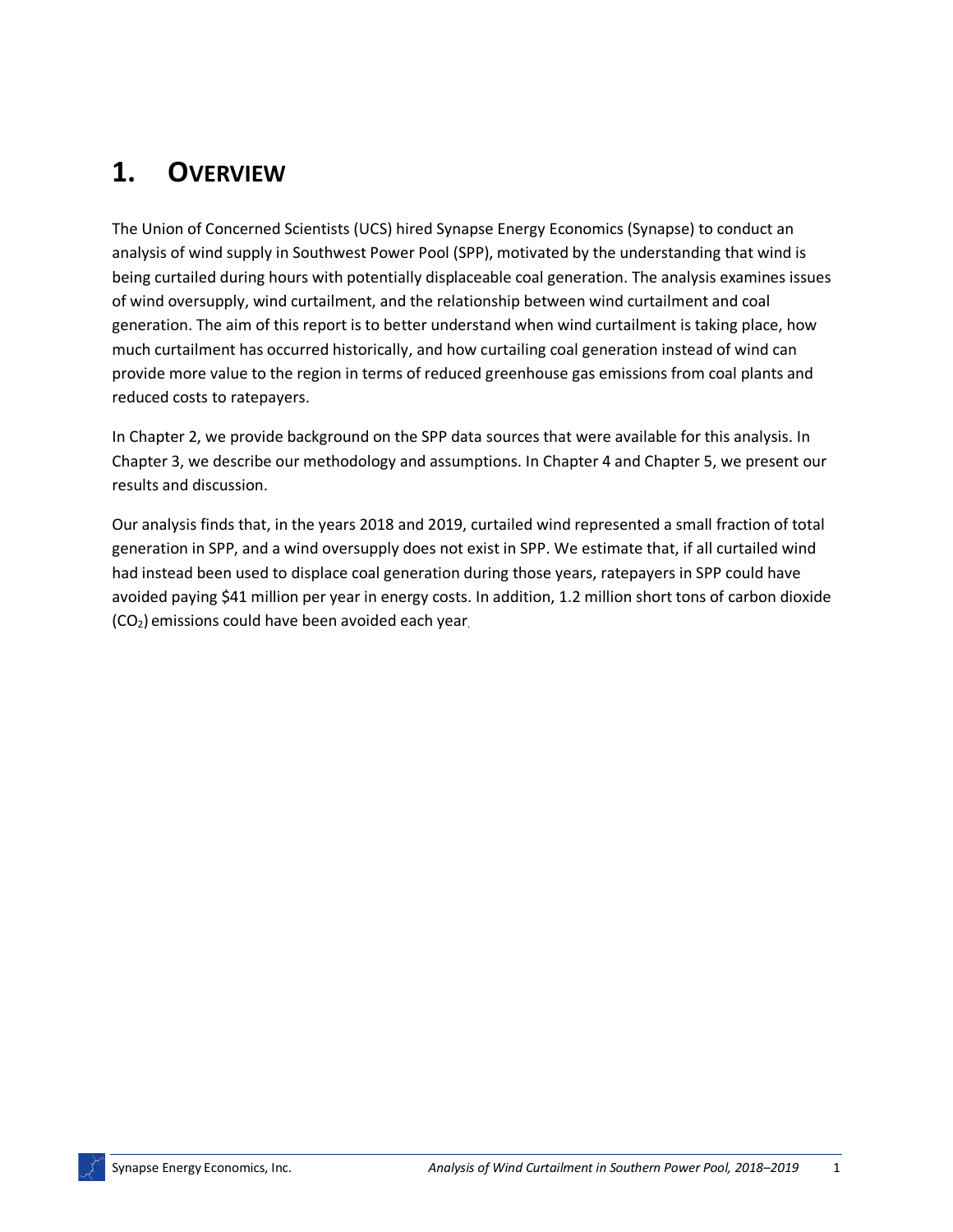### **2. BACKGROUND AND DATA SOURCES**

Our analysis was conducted for the 2018 and 2019 calendar years. These years were selected for study as the two most recent calendar years unaffected by the impacts of the COVID-19 pandemic. We analyzed generation mix and wind curtailment data sourced from publicly available SPP datasets, described in detail in the following sections.<sup>[1](#page-3-0)</sup>

#### **2.1. SPP Generation Mix Data**

Synapse sourced resource generation data from SPP's historical generation mix dataset.<sup>[2](#page-3-1)</sup> Generation in SPP is primarily met by coal, gas, wind, nuclear, hydro, and solar. $3$  In 2019, coal provided about 35 percent of annual generation, wind provided 26 percent, gas provided 27 percent, nuclear provided 6 percent, hydroelectric provided 6 percent, and solar less than 1 percent.<sup>[4](#page-3-3)</sup>

Wind provided 65 terawatt-hours (TWh) (23 percent) of generation in 2018, equal to 23 percent of SPP's total in-region generation. In 2019, this rose to 74 TWh (27 percent of generation). Over the course of an average day in each season, wind generation is greatest in the evening hours, while coal generation is greatest during daytime hours (see [Figure 1](#page-4-0) through [Figure 3\)](#page-5-0).Over the course of a year, wind generation is greatest in the shoulder months (April and October) while coal generation is greatest during winter and summer months.<sup>[5](#page-3-4)</sup>

Coal's monthly share of the generation mix varied from 28 percent to 43 percent over the course of 2019—highest in the winter and summer months. On a monthly basis, wind varied from 18 percent to 37 percent of total generation in 2019 and was highest in the shoulder months. Figure 4 illustrates how the monthly generation mix changes over the course of 2019.

<span id="page-3-0"></span> $1$  The wind curtailment and generation mix datasets are provided at five-minute intervals for 2018 and 2019. Synapse's analysis was at the hourly level, so we aggregated 5-minute interval data into hourly data.

<span id="page-3-1"></span><sup>2</sup> Southwest Power Pool Marketplace. "Generation Mix Historical." *[www.marketplace.spp.org](http://www.marketplace.spp.org/)*. Accessed June 2021. Available at: [https://marketplace.spp.org/pages/generation-mix-historical.](https://marketplace.spp.org/pages/generation-mix-historical) Synapse removed outlier observations further than 2 standard deviations from the SPP load data to account for observed abnormalities within the data.

<span id="page-3-2"></span> $3$  Diesel Fuel Oil, Waste Disposal, Waste Heat, and other sources are also part of the generation mix, but for are a very small share of the total energy generation. In this report, we aggregate these resources together as "Other".

<span id="page-3-3"></span><sup>4</sup> Wind generation does not include wind curtailments. Likewise, total generation also excludes wind curtailments.

<span id="page-3-4"></span> $5$  Winter is identified as December 1<sup>st</sup> through March 31<sup>st</sup> and Summer is identified as June 1<sup>st</sup> through September 30<sup>th</sup> in line with SPP's resource adequacy guidelines. Shoulder months include all other months during the year (April 1st through May 31<sup>st</sup> and October 1<sup>st</sup> through November 30<sup>th</sup>).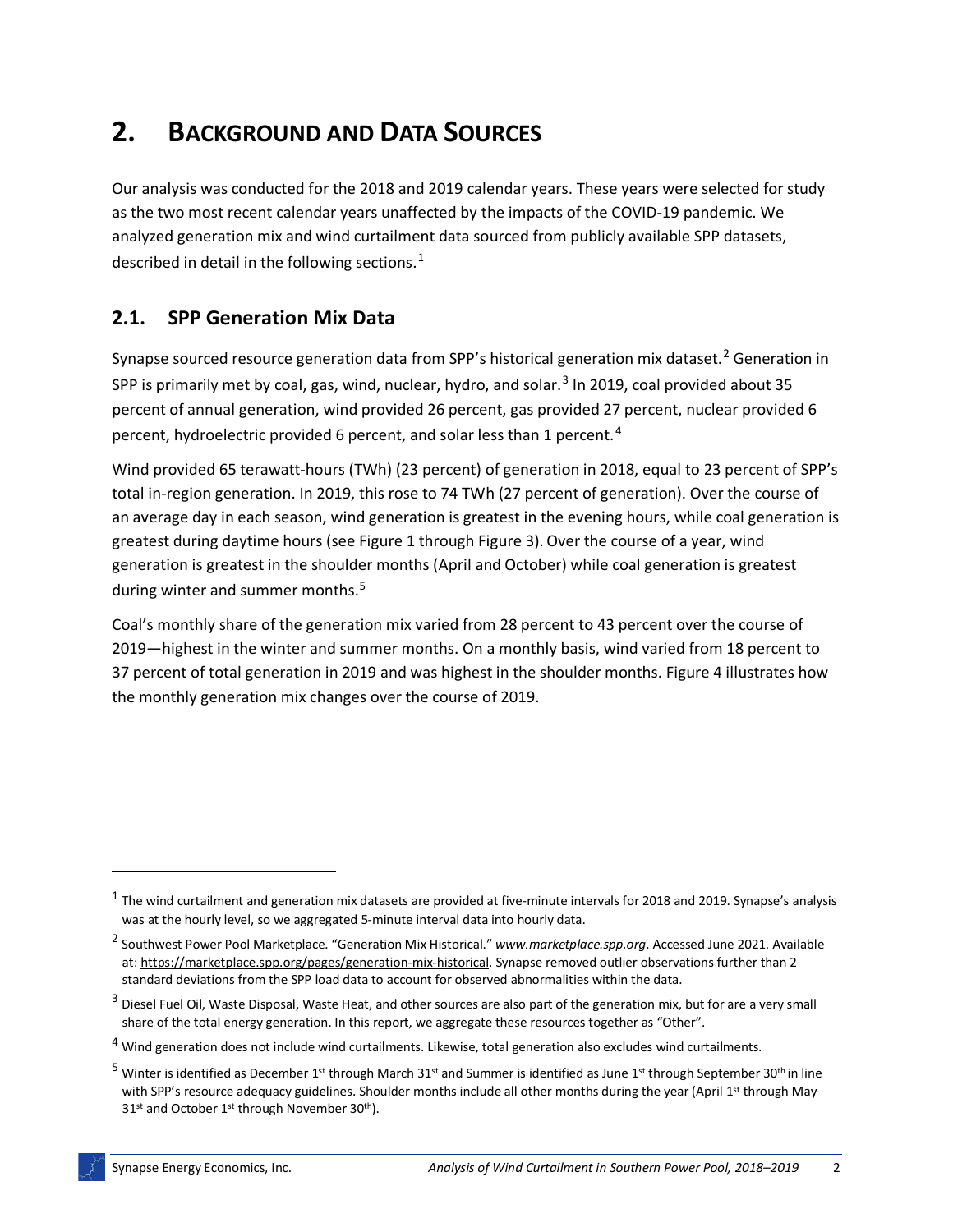

<span id="page-4-0"></span>**Figure 1. 2019 SPP hourly average generation by resource and hour – winter season average day**

*Source: SPP Historical Generation Mix Data available at: [https://marketplace.spp.org/pages/generation-mix-historical.](https://marketplace.spp.org/pages/generation-mix-historical)*



**Figure 2. 2019 SPP hourly average generation by resource and hour – shoulder season average day**

*Source: SPP Historical Generation Mix Data available at: [https://marketplace.spp.org/pages/generation-mix-historical.](https://marketplace.spp.org/pages/generation-mix-historical)*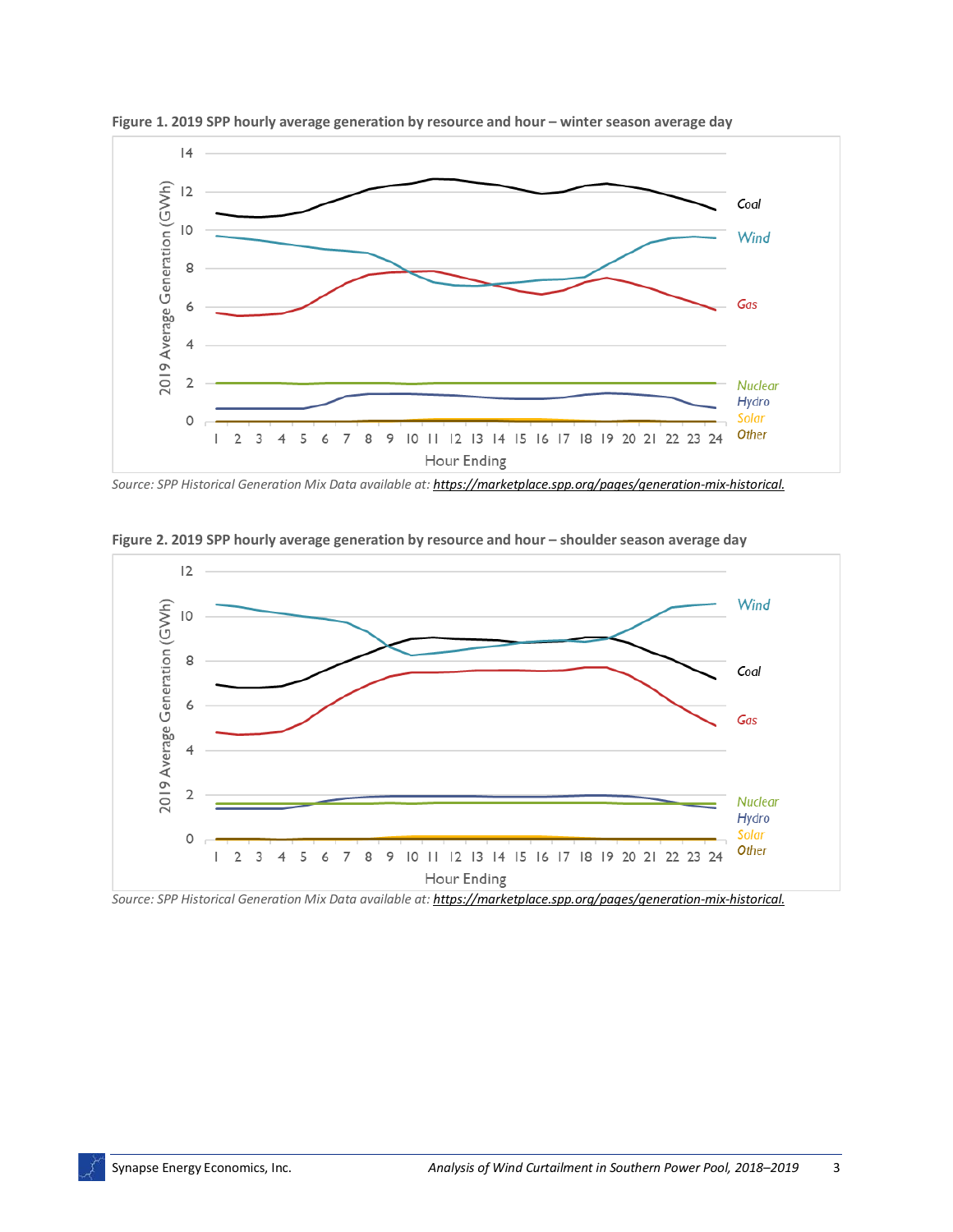

<span id="page-5-0"></span>**Figure 3. 2019 SPP hourly average generation by resource and hour – summer season average day**

*Source: SPP Historical Generation Mix Data available at: [https://marketplace.spp.org/pages/generation-mix-historical.](https://marketplace.spp.org/pages/generation-mix-historical)*





*Source: SPP Historical Generation Mix Data available at: [https://marketplace.spp.org/pages/generation-mix-historical.](https://marketplace.spp.org/pages/generation-mix-historical)*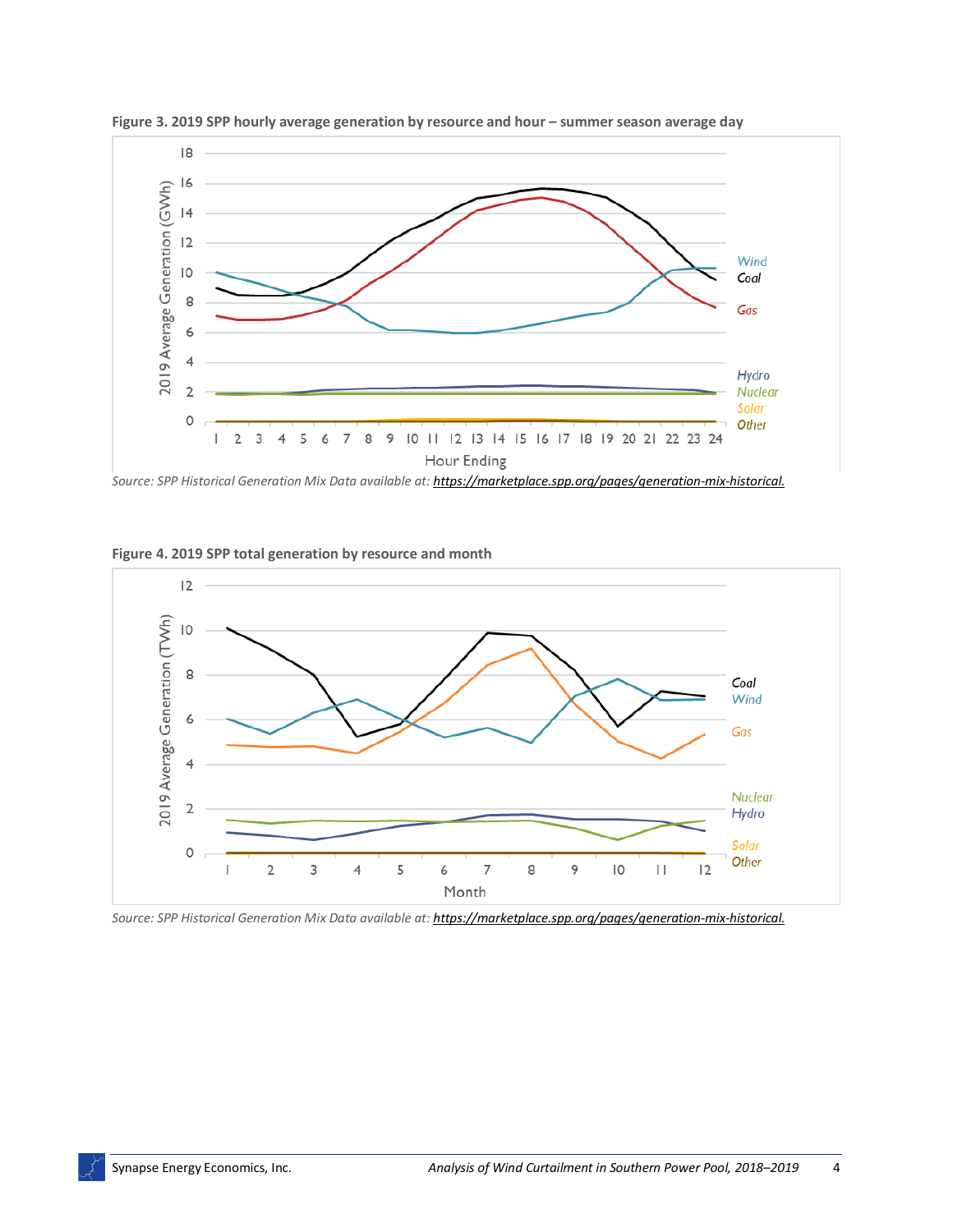#### **2.2. Wind Curtailment Data**

Wind curtailment data for 2018 and 2019 was obtained from the Variable Energy Resource curtailment dataset posted by SPP.<sup>[6](#page-6-0)</sup> For each five-minute increment of the year, this dataset contains information on two different kinds of wind curtailments. SPP defines these two curtailment types as:

- Wind Redispatch Curtailments: These curtailments performed automatically by the SPP real-time market based on pricing signals.
- Wind Manual Curtailments: A manual curtailment takes place when the SPP Reliability Coordinator must manually intervene to ensure reliability of the system.

In general, redispatch (market-driven) curtailments are in response to inefficient pricing signals due to congestion on the transmission system (i.e., congestion pricing) and self-committing resources. Congestion pricing indicates that a transmission constraint will limit imports or exports across certain zones or regions. Generally, this occurs when there is a transmission constraint between areas of mismatched supply and demand. Such a mismatch might be caused, for instance, by a load pocket without enough local generation and limited transmission capacity in and out of the region. Conversely, a mismatch might also occur in a region with a surplus of generation but minimal load and not enough transmission capacity to move all the generation to the load. These constraints are most apparent during peak hours and can drive large discrepancies in locational energy prices, or locational marginal prices (LMPs), across regions. These types of constraints can be mitigated or resolved by transmission upgrades, new transmission projects, strategically sited battery storage, other non-wires alternatives, or a combination of all. Addressing transmission constraints in high wind regions can allow increased utilization of zero marginal cost wind that would otherwise be curtailed. This in turn can lower wholesale energy prices.

As mentioned above, self-committing resources are another barrier to effective price signals. Selfcommitment is when a market participant tells the market operator to commit a unit at its minimum operating level even if the market LMP falls below the unit's marginal production cost. Coal units make up the majority of self-committed resources in SPP, primarily because coal units are relatively inflexible resources that cannot be turned on and off or ramped up and down quickly. If a coal unit is turned on and committed into the market, it has to operate at or above its minimum operating level even if there are cheaper resources available. By locking in a minimum level of fossil resources that cannot easily

<span id="page-6-0"></span><sup>6</sup> Southwest Power Pool Marketplace. "VER Curtailments." *[www.marketplace.spp.org](http://www.marketplace.spp.org/)*. *Available at:*  [https://marketplace.spp.org/pages/ver-curtailments.](https://marketplace.spp.org/pages/ver-curtailments) Data was separately analyzed for 2018 and 2019 to identify any yearover-year trends in the data. The 2018 dataset contains 225 blank observations (0.2 percent of the data) while the 2019 dataset contains 358 blank observations (0.3 percent of the data). These observations were treated as intervals with zero curtailment for the purposes of the analysis.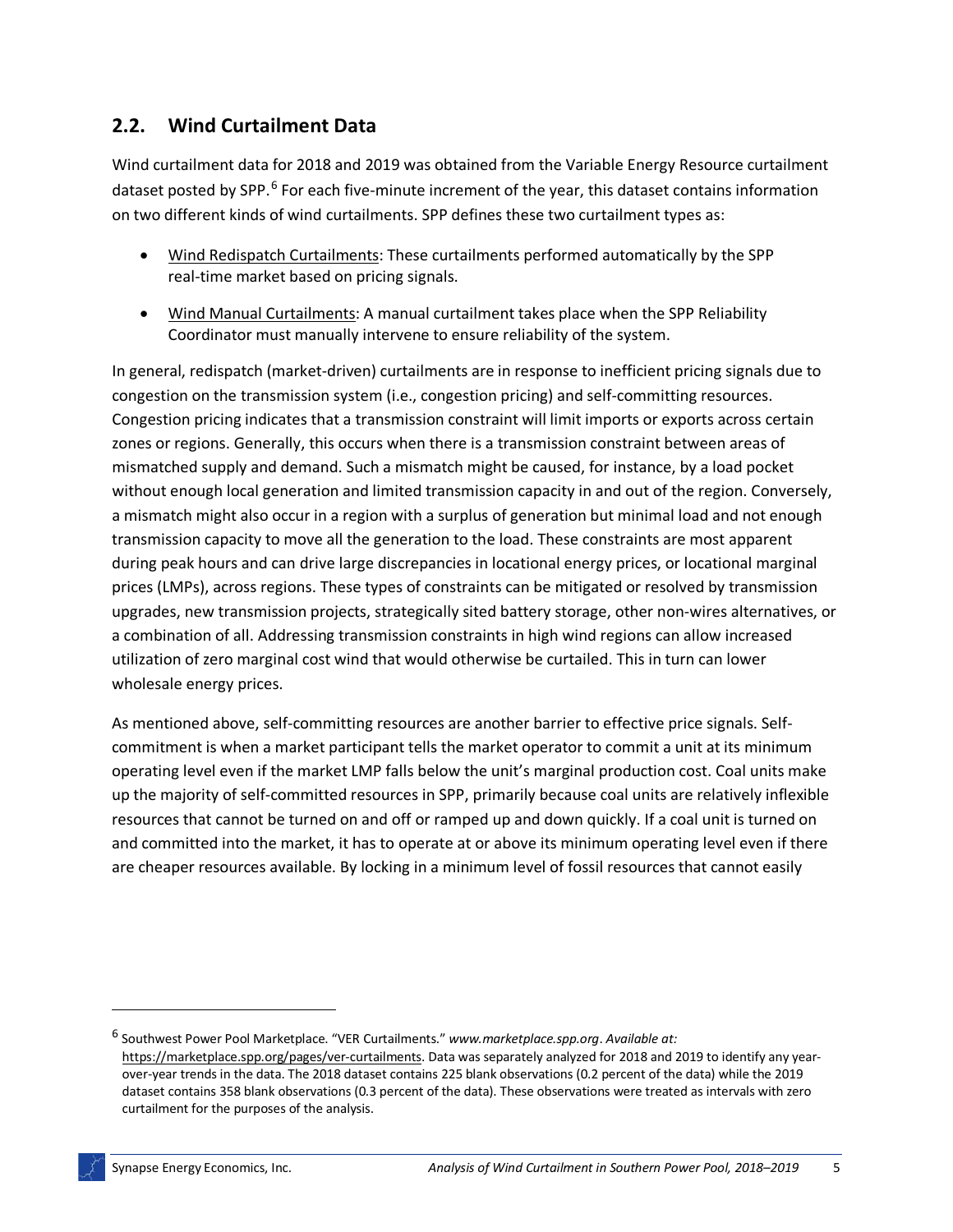ramp up and down, the maximum contribution from wind is lower than it would be with more flexible resources on the system.<sup>[7](#page-7-1)</sup>

Though redispatch curtailments make up about 90 percent of all curtailments in 2018 and 2019, Synapse focused its analysis on the combined impact of both curtailment types, as both may be avoidable. In 2018 and 2019, curtailed wind represented a small fraction of wind generation, and an even smaller fraction of total generation in SPP. On average over the two years, curtailed wind represented 1.5 percent of wind generation and 0.4 percent of total generation. In general, curtailed wind is greatest overnight between the hours of 10 PM and 6 AM during the shoulder months. From 2018 to 2019, curtailed wind energy increased by 62 percent from 0.8 TWh to 1.2 TWh, with increases occurring primarily at night and in the early mornings (see [Figure 5\)](#page-7-0).  $^8$  $^8$ 



<span id="page-7-0"></span>**Figure 5. Hourly average wind curtailment in SPP, 2018 and 2019**

<span id="page-7-1"></span><sup>7</sup> This topic is discussed at length in SPP's 2019 report, "Self-committing in SPP markets: Overview, impacts, and recommendations," available at[: https://spp.org/documents/61118/spp%20mmu%20self-commit%20whitepaper.pdf.](https://spp.org/documents/61118/spp%20mmu%20self-commit%20whitepaper.pdf)

<span id="page-7-2"></span><sup>8</sup> Average wind curtailment per hour is calculated by summing the total wind curtailment within each hour (1-24) and dividing each of the 24 hour bins by the number of days in a year (365).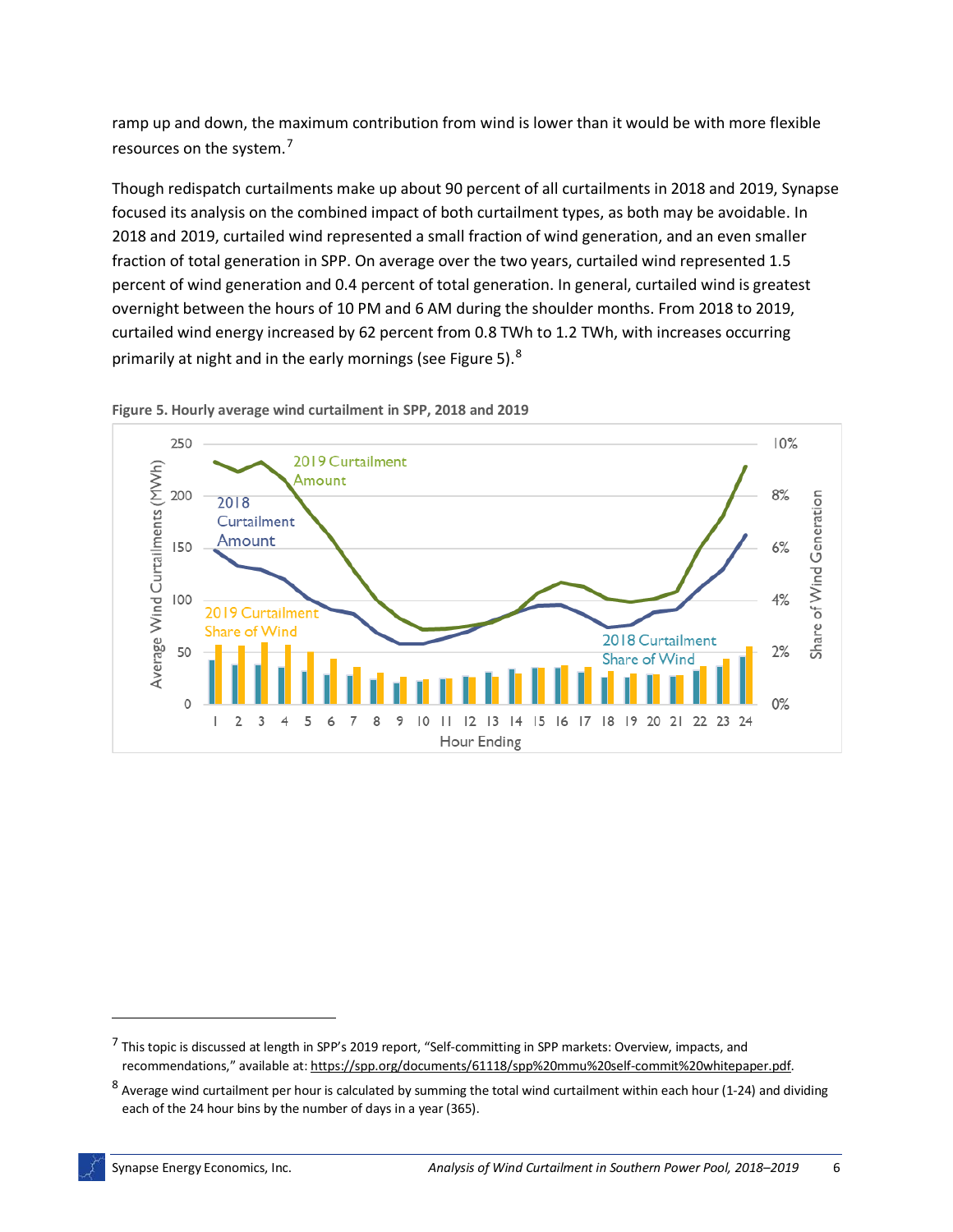## **3. ANALYSIS**

For each year, we examined whether there were any instances of a wind oversupply, examined the relationship between curtailed wind and coal generation, identified major wind curtailment events, and calculated the impacts of displacing coal with curtailed wind. The following sections describe the approach and results for each calculation.

### **3.1. Wind Oversupply**

In regions like California, renewable resources (like solar and wind) are curtailed in hours when there is a oversupply (i.e., surplus) of energy, but only in some of those hours is there an actual oversupply of renewable resources (i.e. solar generation could have met 100 percent of California's load if not for various system constraints).<sup>[9](#page-8-0),[10](#page-8-1)</sup> In this analysis, we examine whether wind was ever curtailed in SPP because wind supply exceeded total load. Therefore, we define an oversupply as any hour in which total wind energy (including curtailed wind) exceeds total system generation (load plus exports).<sup>[11](#page-8-2)</sup> In each hour of 2018 and 2019, we summed the wind generation (in GWh) and wind curtailment (in GWh), then compared the sum to the total SPP generation in each hour. We also examined, for both years, the impact of adding curtailed wind in the hour with the greatest share of wind. We conducted this analysis to understand if wind was ever being curtailed due to an excess supply relative to total generation.

There were no hours in 2018 or 2019 in which wind generation (including curtailed wind) exceeded total system generation. On average during the two years, wind generation plus curtailment represented 37 percent of total system generation. The maximum hourly share of wind generation relative to total generation was observed to be about 63 percent in both years. If wind had not been curtailed in these hours, the share of wind would have increased to 70 percent in 2018 and 67 percent in 2019 (see [Figure](#page-9-0)  [8](#page-9-0) and [Figure 9\)](#page-9-1).

In 2018 and 2019, wind generation made up a large portion of SPP's total generation, but in no instances could it have supplied the entirety of SPP's load or caused an oversupply issue.

<span id="page-8-0"></span><sup>9</sup> Se[e http://www.caiso.com/informed/Pages/ManagingOversupply.aspx.](http://www.caiso.com/informed/Pages/ManagingOversupply.aspx)

<span id="page-8-1"></span><sup>10</sup> Se[e https://blog.ucsusa.org/mark-specht/renewable-energy-curtailment-101/.](https://blog.ucsusa.org/mark-specht/renewable-energy-curtailment-101/) 

<span id="page-8-2"></span> $11$  SPP's system generation mix data includes exports. For this calculation, we treated curtailed wind as being able to be exported with no transmission constraints. Further, we exclude solar in this calculation given its small contribution to total system generation.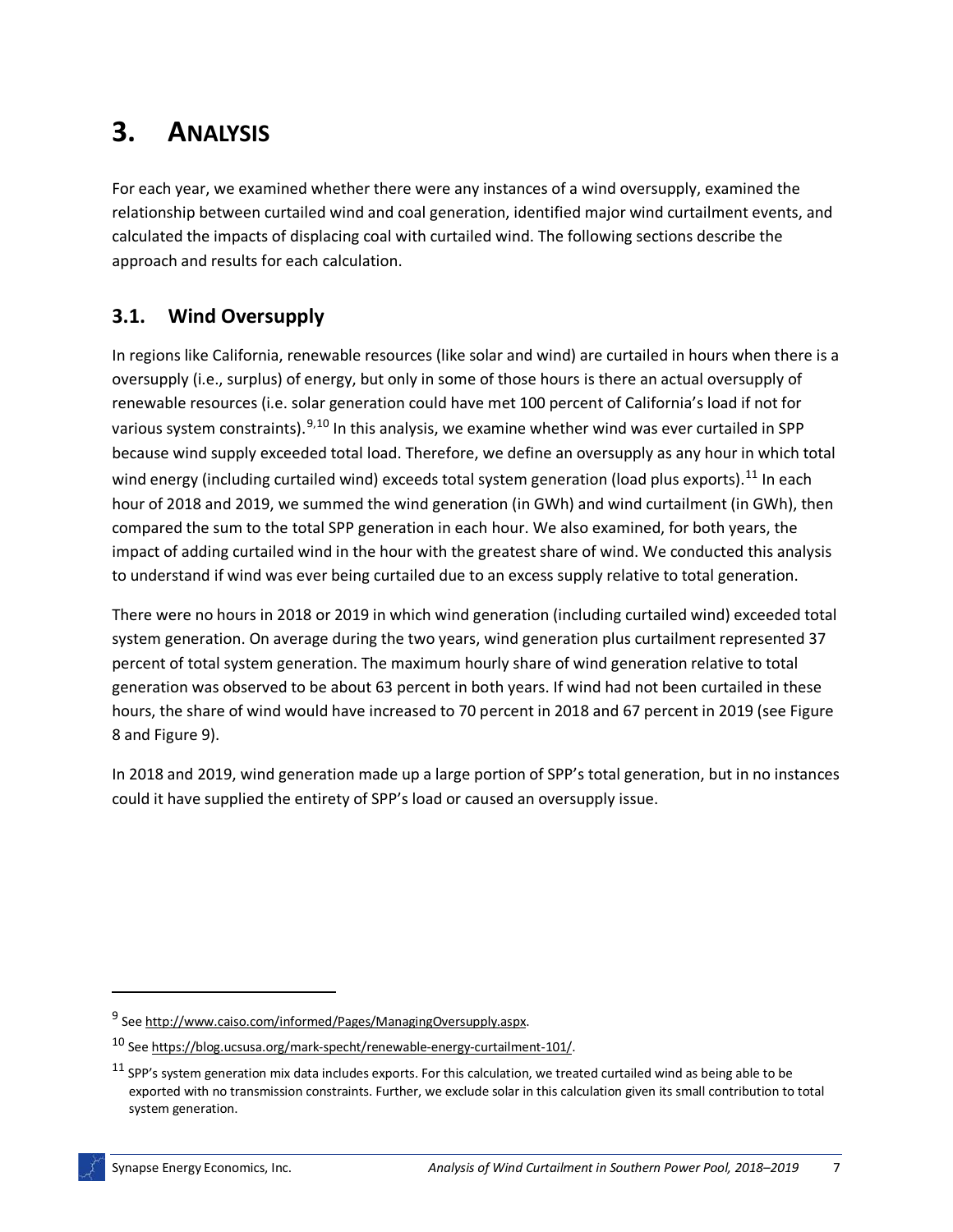

<span id="page-9-0"></span>**Figure 6. Generation mix during single hour with maximum wind generation share, 2018**

<span id="page-9-1"></span>**Figure 7. Generation mix during single hour with maximum wind generation share, 2019**



#### **3.2. Wind Curtailment Relative to Coal Generation**

Next, we compared the amount of wind curtailment relative to coal generation on an hourly and annual basis. In each hour of 2018 and 2019, we compared the sum of wind curtailment (in MWh) with the sum of coal generation (in GWh). We conducted this analysis to understand how much coal energy could have been avoided by utilizing curtailed wind.

There were no hours in 2018 or 2019 in which wind curtailment exceeded total coal generation in that same hour. On average during the two years, wind curtailment was observed to be between 1 percent and 2 percent of coal generation in hours during which wind curtailment occurred. The maximum share of wind curtailment to coal generation in any hour was observed to be 27 percent in 2018 and 57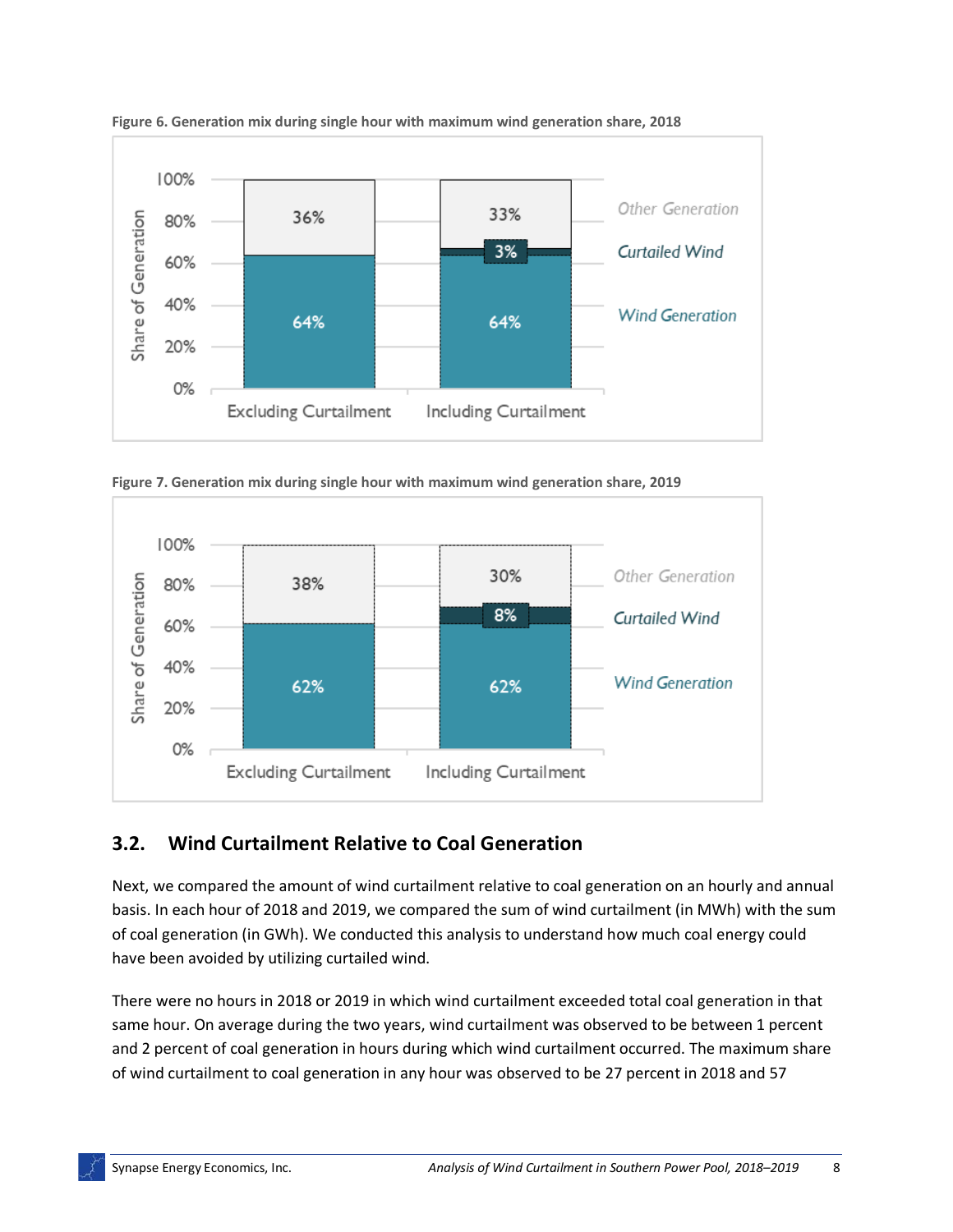percent in 2019. [Figure 10](#page-10-0) illustrates how the share of wind curtailment relative to coal generation can vary between an average week of curtailment and the maximum week of curtailment.<sup>[12](#page-10-1)</sup>



<span id="page-10-0"></span>**Figure 8. Wind curtailment as a share of coal generation for average and maximum curtailment weeks, 2019**

#### **3.3. Major Wind Curtailment Events**

As a third metric, we examined the relationship between sequential hours of wind curtailment and the amount of energy curtailed per hour to identify "major curtailment events." We identified major curtailment events because long, high-intensity curtailment events are most likely associated with large windstorms or other weather events, which are forecasted days in advance and therefore may be avoidable with early planning.

We defined "major" events as those that exceed 24 hours in length and whose hourly average magnitude is in the 95<sup>th</sup> percentile, or two standard deviations above the mean.<sup>[13](#page-10-2)</sup> All other events were considered "minor". Based on our definition of major curtailment events, there were 31 major events in 2018 and 26 in 2019 (see [Figure 13](#page-11-0) and [Figure 14\)](#page-11-1). Major events tended to occur in winter months of 2018 and in the shoulder months of 2019 (see Table 3). Although major events make up under 1 percent of total events in both 2018 and 2019, they account for approximately 4 percent of total curtailed energy due to their high level of curtailment per hour (see [Figure 11\)](#page-12-0). On average, curtailed energy during a major event was about 16.7 GWh, while curtailment during a minor event was about 0.1 GWh—a difference of two magnitudes.

<span id="page-10-1"></span> $12$  The average wind curtailment profile for a week in 2019 is calculated by dividing the average wind curtailment by average coal generation in each hour of each day in the week. The average includes periods with no wind curtailment.

<span id="page-10-2"></span><sup>&</sup>lt;sup>13</sup> The 95<sup>th</sup> percentile for hourly average magnitude was 222.6 MWh/hour and 162.3 MWh/hour in 2019 and 2018 respectively.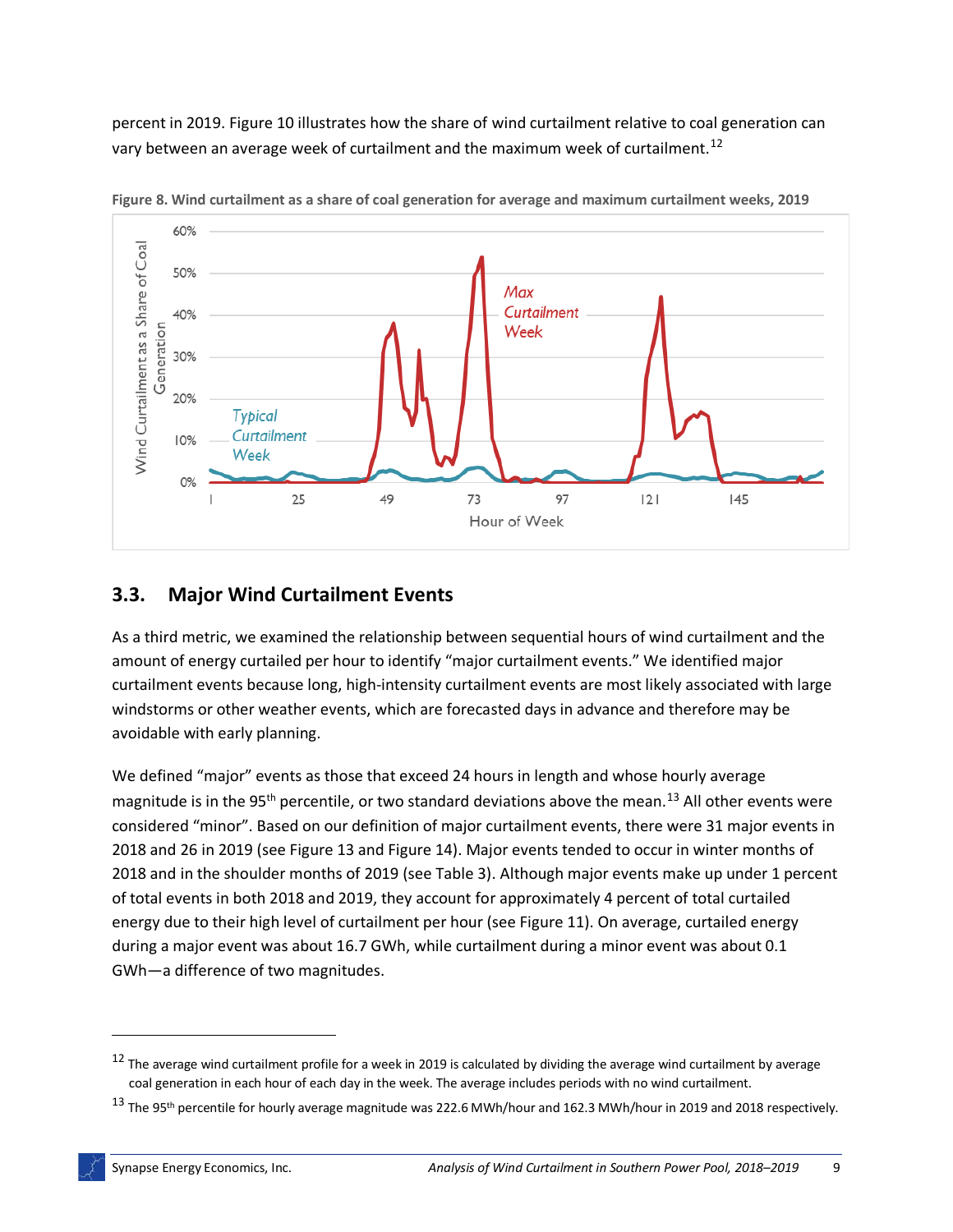

<span id="page-11-0"></span>**Figure 9. Wind curtailment event distribution and classification, 2018**

<span id="page-11-1"></span>

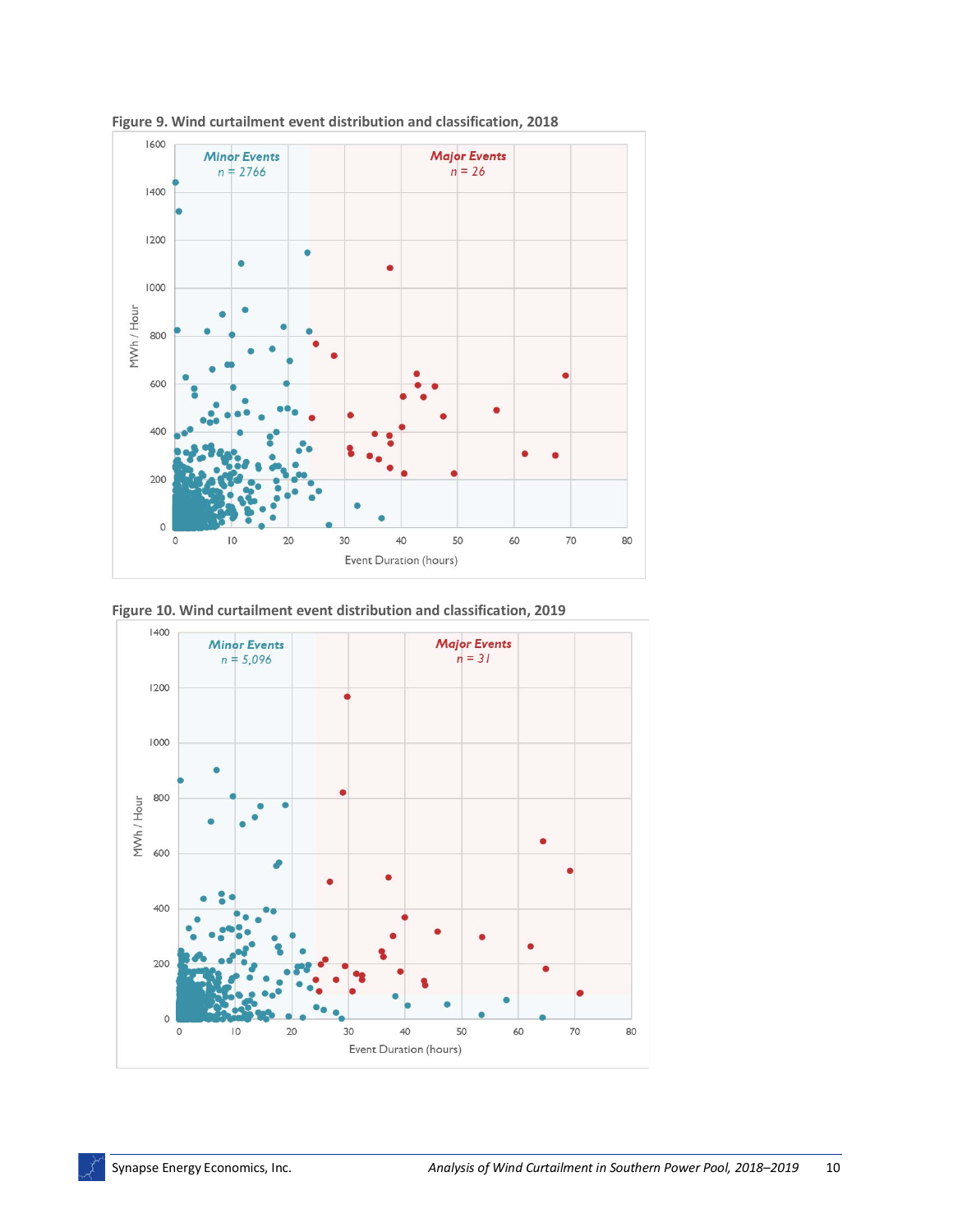| Year |              |   |    |                |          |       |          |  |  | Jan Feb Mar Apr May Jun Jul Aug Sep Oct Nov Dec Total |
|------|--------------|---|----|----------------|----------|-------|----------|--|--|-------------------------------------------------------|
| 2018 | $\mathbf{3}$ | 4 | 81 | $\overline{0}$ | $2 \mid$ | $0-1$ | $\Omega$ |  |  |                                                       |
| 2019 |              |   |    |                |          |       |          |  |  |                                                       |

**Table 1. Major curtailment events by month, 2018 and 2019**

<span id="page-12-0"></span>



Overall, major events had a large impact on total curtailment. A total of 459 GWh was curtailed in major events in 2018, while 495 GWh was curtailed in major events in 2019 (see [Table 5\)](#page-13-0). The total curtailed energy from major events made up 54 percent and 42 percent of total curtailed wind energy in 2018 and 2019, respectively.

During major events, wind curtailment represented an average of 4 percent coal generation over the two years (see [Table](#page-13-0) 2). To illustrate this relationship, [Figure 12](#page-13-1) shows a week in 2018 that contained a major curtailment event. In this figure, the white regions represent how much coal could have been curtailed instead of wind over the course of the week.

Comparatively, during minor events, wind curtailment comprised about 1 percent of SPP-wide coal generation, primarily because coal generation tends to be higher during minor events. Those major curtailment events might be easiest to avoid, minor events contain a higher share of coal generation.

Additional information about each of the major curtailment events is included in Appendix A.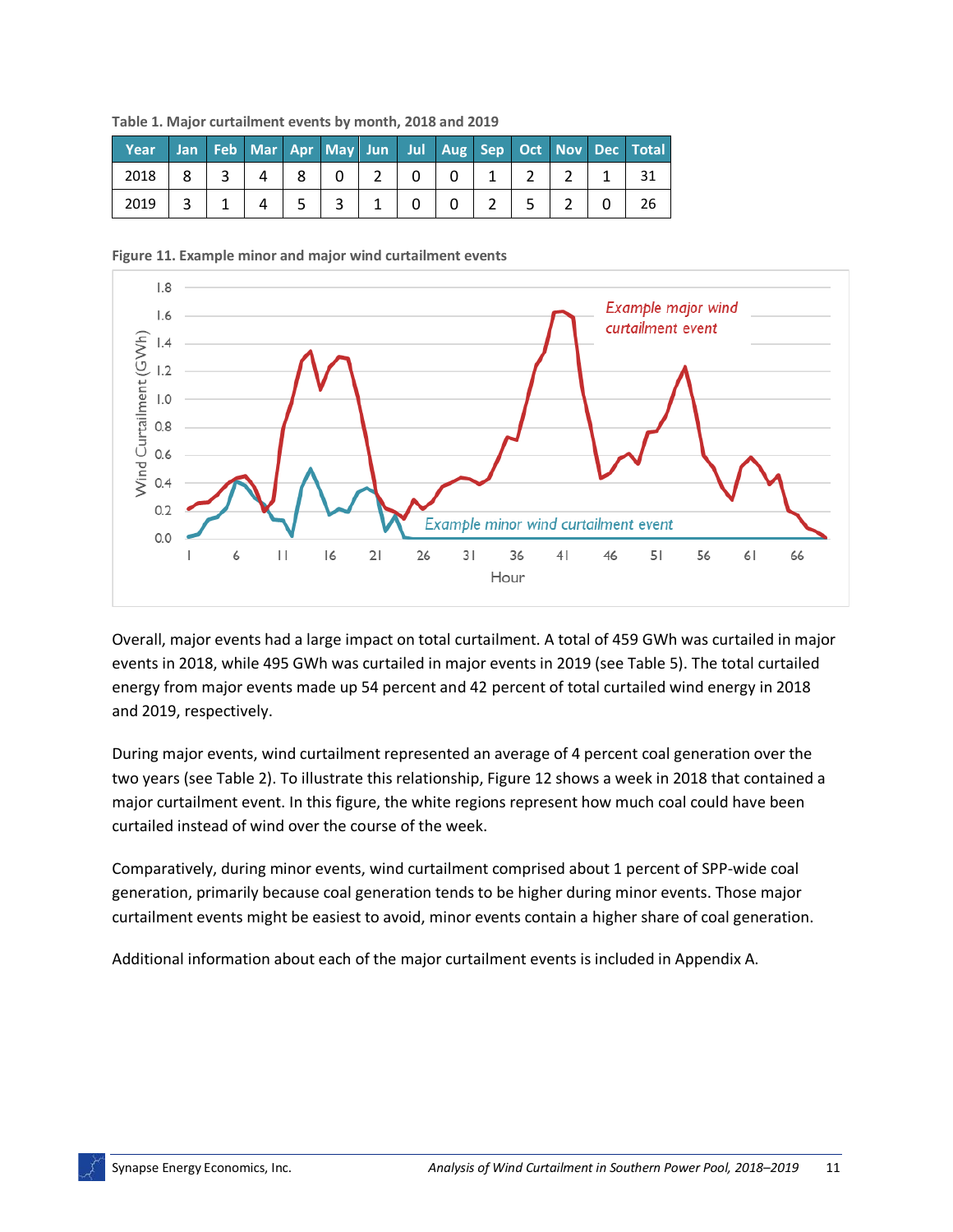| Year  | <b>Curtailment</b><br><b>Type</b> | <b>Total Wind</b><br>Curtail.<br>(TWh) | <b>Total Wind</b><br><b>Generation</b><br>(TWh) | <b>Total Coal</b><br><b>Generation</b><br>(TWh) | as a share of<br><b>Wind</b> | Wind Curtail. Wind Curtail.<br>as a share of<br><b>Coal</b> |
|-------|-----------------------------------|----------------------------------------|-------------------------------------------------|-------------------------------------------------|------------------------------|-------------------------------------------------------------|
|       | Major                             | 0.5                                    | 15                                              | 16                                              | 3%                           | 3%                                                          |
| 2018  | Minor                             | 0.4                                    | 50                                              | 101                                             | 1%                           | 0%                                                          |
|       | All                               | 0.8                                    | 65                                              | 117                                             | 1%                           | 1%                                                          |
|       | Major                             | 0.5                                    | 13                                              | 8                                               | 4%                           | 6%                                                          |
| 2019  | Minor                             | 0.7                                    | 61                                              | 86                                              | 1%                           | 1%                                                          |
|       | All                               | 1.2                                    | 74                                              | 94                                              | 2%                           | 1%                                                          |
|       | Major                             | 0.5                                    | 14                                              | 12                                              | 3%                           | 4%                                                          |
| Total | Minor                             | 0.5                                    | 55                                              | 93                                              | 1%                           | 1%                                                          |
|       | All                               | 1.0                                    | 69                                              | 105                                             | 1%                           | 1%                                                          |

<span id="page-13-0"></span>**Table 2. Wind curtailment by event type**

<span id="page-13-1"></span>**Figure 12. Illustration of curtailed wind relative to coal generation within major event in 2018**

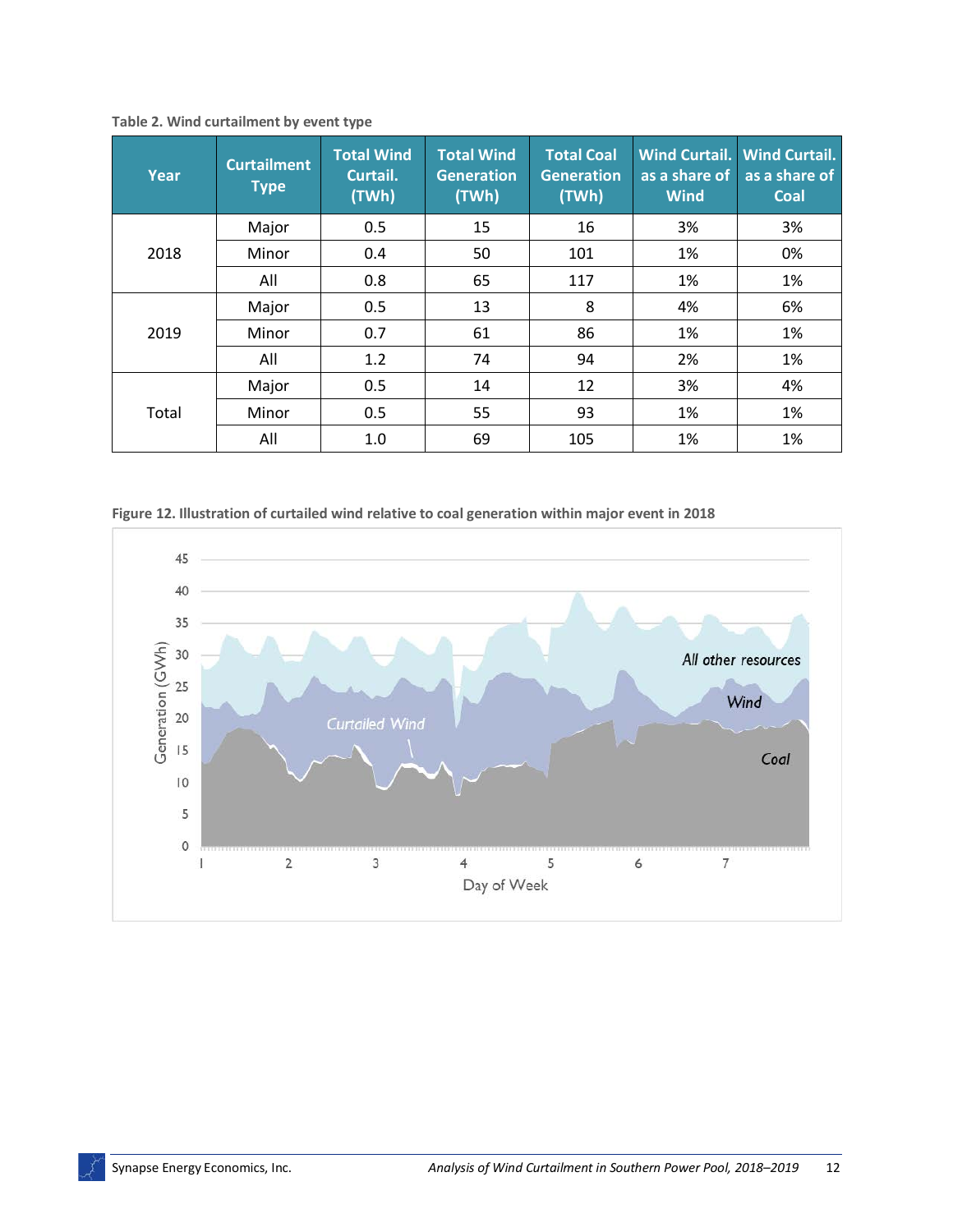#### **3.4. Impacts of Displaced Coal**

Displacing coal generation with curtailed wind generation would provide substantial benefits to both SPP ratepayers (via avoided costs of operating coal plants) and society writ large (via avoided greenhouse gas emissions).[14](#page-14-0) Were coal curtailed instead of wind during all wind curtailment events in 2018 and 2019, energy costs paid by ratepayers would have been reduced by \$82 million and 2.4 million short tons of CO<sub>2</sub> emissions would have been avoided. Displacing coal generation during major events only would have saved ratepayers \$41 million and avoided 1.2 million short tons of  $CO<sub>2</sub>$  (see [Table 6\)](#page-15-0).

To estimate these financial and climate impacts, we calculated the amount of coal energy (in MWh) that could be displaced by curtailed wind, assuming no operational or transmission constraints. We performed this calculation for all curtailment events as well as for only the major curtailment events. Our methodologies for calculating avoidable costs and  $CO<sub>2</sub>$  emissions are described below.

#### **Avoidable Costs**

Avoidable costs for coal plants in SPP were assumed to include fuel costs and variable operations and maintenance (VOM) costs, but not fixed operations and maintenance (FOM) costs as those are not avoidable with changes in a plant's generation. Synapse estimated SPP-specific fuel costs using data from EIA Form 923.<sup>[15](#page-14-1)</sup> EIA costs were converted into a dollar per megawatt-hour (2020 \$ per MWh) estimate for each plant by calculating the product of the heat rate, the average heat content, and the fuel cost in dollars per million British thermal units (2020 \$ per MMBtu). VOM costs were estimated using data from Federal Energy Regulatory Commission's (FERC) Form 1 reporting. Synapse removed non-SPP and non-coal resources and estimated plant specific VOM costs by calculating the difference between total production costs and fuel costs. Synapse then produced an SPP-wide estimate of fuel and VOM costs by calculating a generation-weighted average of plant-specific fuel and VOM costs.[16](#page-14-2) Synapse conducted this process separately for each of the study years, producing different estimates for 2018 and 2019.

For each hour in which curtailment occurred, we subtracted the hourly day-ahead market average LMP from the total operational costs described above, to yield the hourly savings from replacing coal with

<span id="page-14-0"></span><sup>14</sup> Avoiding coal generation also reduces many other air pollutants, but those were not included in this analysis.

<span id="page-14-1"></span><sup>15</sup> EIA Form 923. 2019. Available at[: https://www.eia.gov/electricity/data/eia923/.](https://www.eia.gov/electricity/data/eia923/)

<span id="page-14-2"></span><sup>&</sup>lt;sup>16</sup> Average fuel and VOM costs were estimated separately due to differences in data coverage between the FERC Form 1 and EIA 923 datasets. Although FERC Form 1 reports fuel costs, the EIA dataset had better coverage of SPP coal plants. As a result, we relied on EIA data for fuel costs while using FERC data for VOM.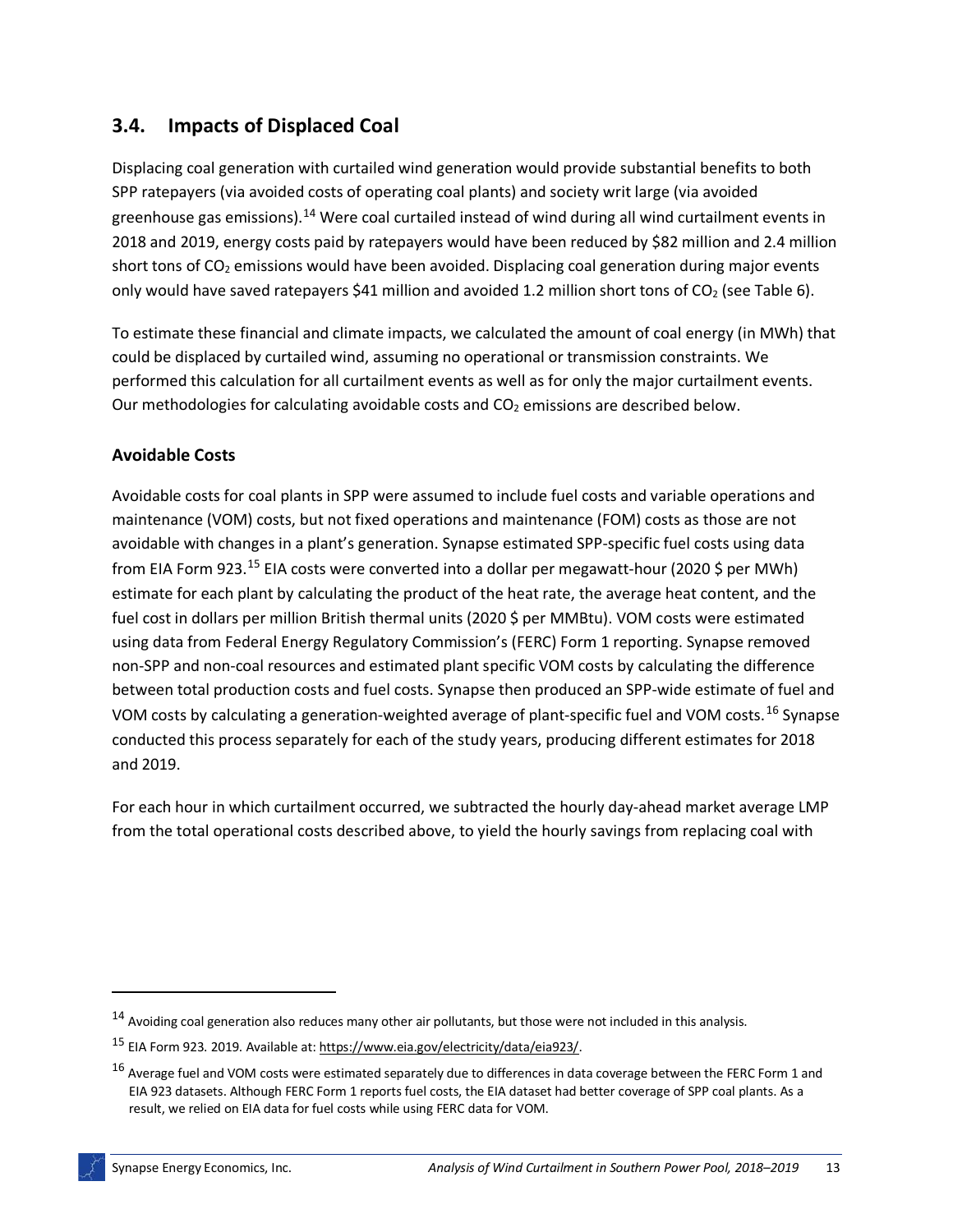wind.<sup>[17](#page-15-1)</sup> Because we use the average market LMP instead of nodal LMPs, our analysis likely underestimates the likely savings from avoiding curtailment.<sup>[18](#page-15-2)</sup>

#### **Avoidable Carbon Dioxide Emissions**

To calculate avoided  $CO<sub>2</sub>$  emissions, we used data published by the U.S. Energy Information Administration (EIA) describing the amount of  $CO<sub>2</sub>$  emissions produced by generators throughout the country.<sup>[19,](#page-15-3) [20](#page-15-4)</sup> Synapse filtered the country-wide dataset to include only coal-fired power plants operating within SPP. Next, we calculated a generation-weighted average emissions rate by dividing total emissions from SPP coal plants by total generation. This process was conducted separately for each of the study years, producing different estimates for 2018 and 2019. Synapse calculated the potential emissions and avoided cost impacts of eliminating wind curtailment by multiplying the emissions rates described above by total wind curtailment for the year and for major curtailment events.

Synapse estimated that a total of 2.4 million short tons of  $CO<sub>2</sub>$  emissions in 2018 and 2019 could have been avoided by replacing coal generation with curtailed wind generation. Respectively, this is equivalent to 94 percent of the 2019 emissions at the Nearman Creek, a coal plant located in SPP.<sup>[21](#page-15-5)</sup> Major events accounted for 1.1 million short tons of avoidable  $CO<sub>2</sub>$  emissions over the two years.

| Year      | <b>Curtailment Type</b> | <b>Avoided Cost</b><br>(2020 \$ millions) | <b>Avoided Emissions</b><br>(short tons CO <sub>2</sub> ) |
|-----------|-------------------------|-------------------------------------------|-----------------------------------------------------------|
|           | Major                   | \$18.6                                    | 532,700                                                   |
| 2018      | Minor                   | \$13.7                                    | 447,200                                                   |
|           | All                     | \$32.3                                    | 979,900                                                   |
|           | Major                   | \$22.5                                    | 586,100                                                   |
| 2019      | Minor                   | \$26.4                                    | 820,600                                                   |
|           | All                     | \$48.9                                    | 1,406,700                                                 |
|           | Major                   | \$20.5                                    | 559,400                                                   |
| 2018-2019 | Minor                   | \$20.1                                    | 633,900                                                   |
| Average   | All                     | \$40.6                                    | 1,193,300                                                 |

#### <span id="page-15-0"></span>**Table 3. Coal displacement impacts**

<span id="page-15-1"></span><sup>17</sup> SPP day-ahead LMPs were taken from*:* [https://marketplace.spp.org/pages/da-lmp-by-bus.](https://marketplace.spp.org/pages/da-lmp-by-bus) Accessed July 2021.

<span id="page-15-2"></span><sup>&</sup>lt;sup>18</sup> We use market average day-ahead LMPs because the curtailment dataset does not indicate location on the SPP grid, so we are not able to utilize hub or nodal LMPs.

<span id="page-15-3"></span><sup>19</sup> U.S. Energy Information Administration. 2018. *Emissions 2018.* Available at: [https://www.eia.gov/electricity/data/emissions/archive/xls/emissions2018.xlsx.](https://www.eia.gov/electricity/data/emissions/archive/xls/emissions2018.xlsx)

<span id="page-15-4"></span><sup>20</sup> U.S. Energy Information Administration. 2019. *Emissions 2019,* Available at: [https://www.eia.gov/electricity/data/emissions/xls/emissions2019.xlsx.](https://www.eia.gov/electricity/data/emissions/xls/emissions2019.xlsx)

<span id="page-15-5"></span><sup>21</sup> *Ibid.*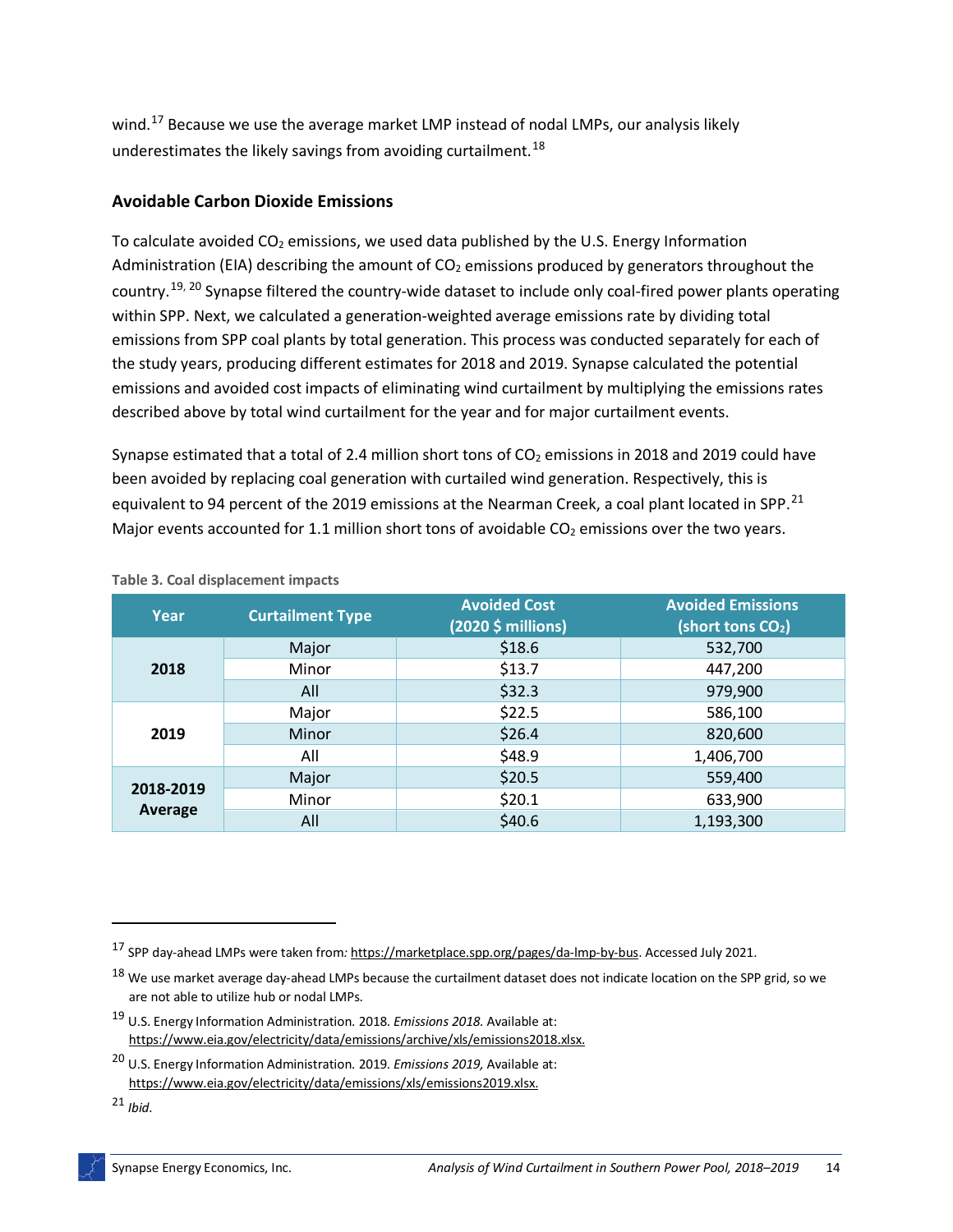### **4. DISCUSSION AND CONCLUSIONS**

In the years 2018 and 2019, curtailed wind represented a small fraction of total generation in SPP, and there were no hours in which wind generation exceeded total generation (load plus exports). In other words, a wind oversupply does not exist in SPP.

In SPP, wind generation is curtailed due to a combination of redispatch (market-driven) and manual (reliability-driven) reasons, although redispatch curtailments comprised about 90 percent of curtailed wind. Redispatch curtailments may be avoidable by resolving congestion issues and reducing the ability of resources to self-commit in the market. Though the relative contribution of congestion pricing and self-committing resources to redispatch curtailments was not evaluated in this analysis, we assume that both issues can be addressed or resolved in order to avoid some level of wind curtailment. Congestion issues can be resolved by transmission upgrades, strategically sited storage, or other non-wires alternatives. Reducing the ability of resources to self-commit in the SPP real-time market would create more efficient pricing signals and avoid unnecessary curtailment of non-emitting resources like wind.

Major curtailment events provide substantive opportunities for substituting curtailed wind generation for coal generation. If wind had not been curtailed during the 57 major events as defined in this report, ratepayers in SPP could have avoided \$41 million in energy costs and 1.2 million short tons of  $CO<sub>2</sub>$ emissions by displacing coal generation. Were it possible to avoid all curtailment of wind by displacing coal, SPP ratepayers could have saved \$41 million per year and the SPP marketplace could have avoided emitting 1.2 million tons of  $CO<sub>2</sub>$  per year.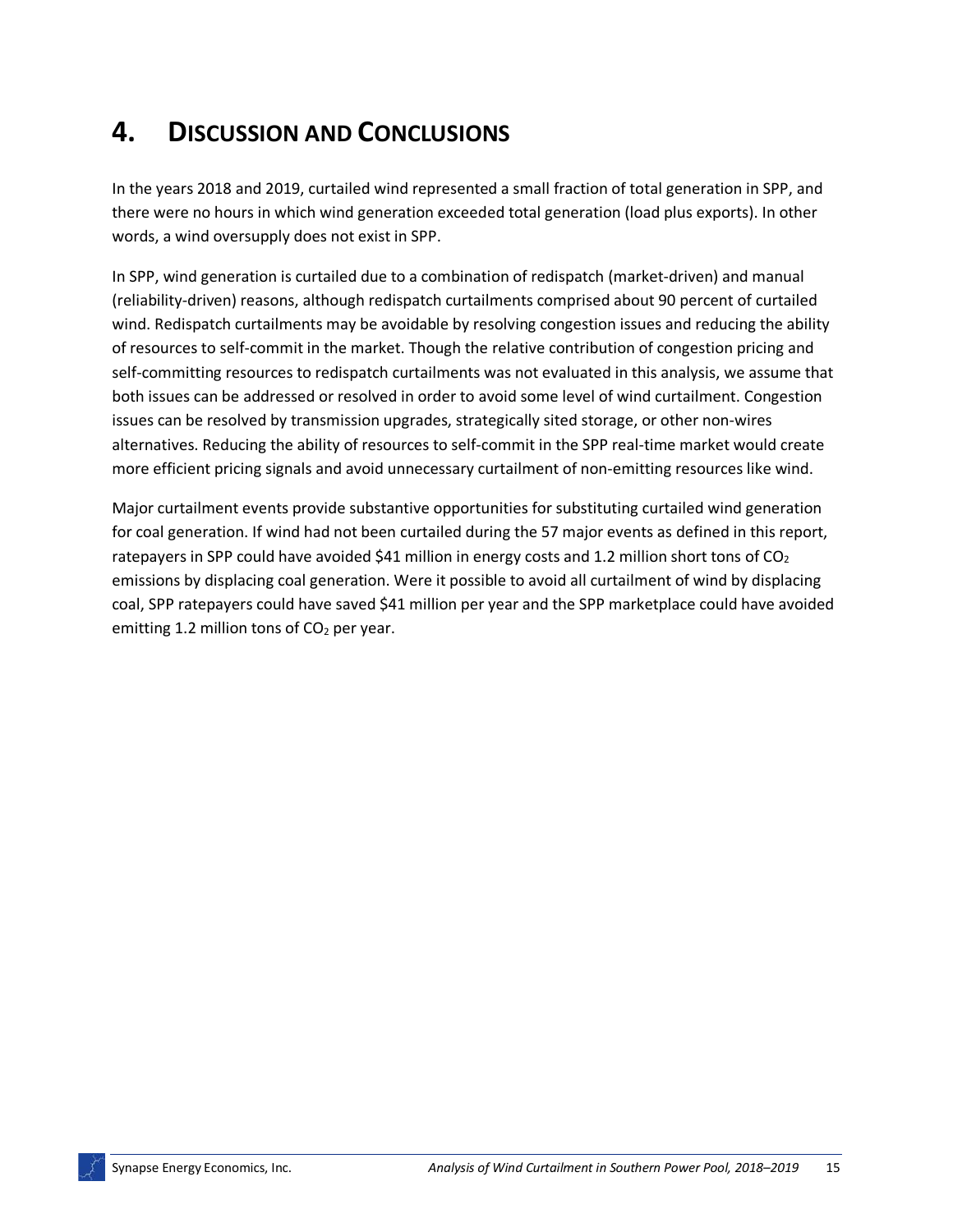## **Appendix A. MAJOR CURTAILMENT EVENT DETAILS**

**Table 4. Summary of major events in2018**

| Year | <b>Start</b><br><b>Date</b> | <b>Duration</b><br>(Hours) | <b>Total</b><br><b>Curtailment</b><br>(MWh) | <b>Total Wind</b><br>(MWh) | <b>Total Coal</b><br>(MWh) | <b>Wind</b><br>Curtail. /<br><b>Wind</b> | <b>Wind</b><br>Curtail. /<br>Coal |
|------|-----------------------------|----------------------------|---------------------------------------------|----------------------------|----------------------------|------------------------------------------|-----------------------------------|
| 2018 | 6-Jan                       | 31.4                       | 5                                           | 302                        | 475                        | 1.7%                                     | 1.1%                              |
| 2018 | 8-Jan                       | 35.8                       | 11                                          | 336                        | 521                        | 3.2%                                     | 2.0%                              |
| 2018 | 9-Jan                       | 45.8                       | 17                                          | 606                        | 539                        | 2.9%                                     | 3.2%                              |
| 2018 | 13-Jan                      | 64.9                       | 12                                          | 552                        | 1,114                      | 2.2%                                     | 1.1%                              |
| 2018 | 18-Jan                      | 40.0                       | 15                                          | 456                        | 589                        | 3.4%                                     | 2.6%                              |
| 2018 | 19-Jan                      | 82.6                       | 8                                           | 942                        | 990                        | 0.9%                                     | 0.8%                              |
| 2018 | 24-Jan                      | 69.2                       | 37                                          | 738                        | 911                        | 5.1%                                     | 4.1%                              |
| 2018 | 29-Jan                      | 127.1                      | 62                                          | 1,187                      | 1,824                      | 5.2%                                     | 3.4%                              |
| 2018 | 5-Feb                       | 24.2                       | 3                                           | 193                        | 408                        | 1.8%                                     | 0.8%                              |
| 2018 | 8-Feb                       | 25.9                       | 6                                           | 251                        | 344                        | 2.6%                                     | 1.9%                              |
| 2018 | 17-Feb                      | 37.8                       | 11                                          | 452                        | 366                        | 2.5%                                     | 3.1%                              |
| 2018 | 2-Mar                       | 53.6                       | 16                                          | 687                        | 430                        | 2.3%                                     | 3.7%                              |
|      | 2018 13-Mar                 | 36.2                       | 9                                           | 330                        | 438                        | 2.6%                                     | 1.9%                              |
|      | 2018 15-Mar                 | 70.8                       | 8                                           | 703                        | 726                        | 1.1%                                     | 1.1%                              |
|      | 2018 18-Mar                 | 43.3                       | 6                                           | 418                        | 443                        | 1.5%                                     | 1.5%                              |
| 2018 | 2-Apr                       | 43.6                       | 18                                          | 442                        | 460                        | 4.0%                                     | 3.9%                              |
| 2018 | 4-Apr                       | 32.3                       | 12                                          | 274                        | 355                        | 4.5%                                     | 3.5%                              |
| 2018 | 5-Apr                       | 70.9                       | 10                                          | 639                        | 760                        | 1.5%                                     | 1.3%                              |
| 2018 | 10-Apr                      | 62.2                       | 19                                          | 723                        | 534                        | 2.7%                                     | 3.6%                              |
| 2018 | 16-Apr                      | 32.4                       | 5                                           | 252                        | 350                        | 2.0%                                     | 1.5%                              |
|      | 2018 17-Apr                 | 39.2                       | 9                                           | 357                        | 371                        | 2.5%                                     | 2.4%                              |
| 2018 | 19-Apr                      | 27.8                       | 5                                           | 281                        | 241                        | 1.7%                                     | 2.0%                              |
| 2018 | 28-Apr                      | 64.3                       | 42                                          | 817                        | 442                        | 5.2%                                     | 9.6%                              |
| 2018 | 3-Jun                       | 24.8                       | 4                                           | 162                        | 344                        | 2.5%                                     | 1.2%                              |
| 2018 | 10-Jun                      | 25.1                       | 5                                           | 316                        | 278                        | 1.6%                                     | 1.8%                              |
| 2018 | 19-Sep                      | 30.7                       | $\overline{3}$                              | 369                        | 396                        | 0.9%                                     | 0.8%                              |
| 2018 | 2-Oct                       | 29.4                       | 6                                           | 359                        | 281                        | 1.6%                                     | 2.0%                              |
| 2018 | 29-Oct                      | 29.0                       | 24                                          | 265                        | 268                        | 9.0%                                     | 8.9%                              |
|      | 2018 22-Nov                 | 29.8                       | 35                                          | 350                        | 284                        | 10.0%                                    | 12.3%                             |
|      | 2018 30-Nov                 | 26.7                       | 14                                          | 313                        | 274                        | 4.5%                                     | 5.1%                              |
|      | 2018 19-Dec                 | 37.1                       | 19                                          | 467                        | 448                        | 4.1%                                     | 4.3%                              |